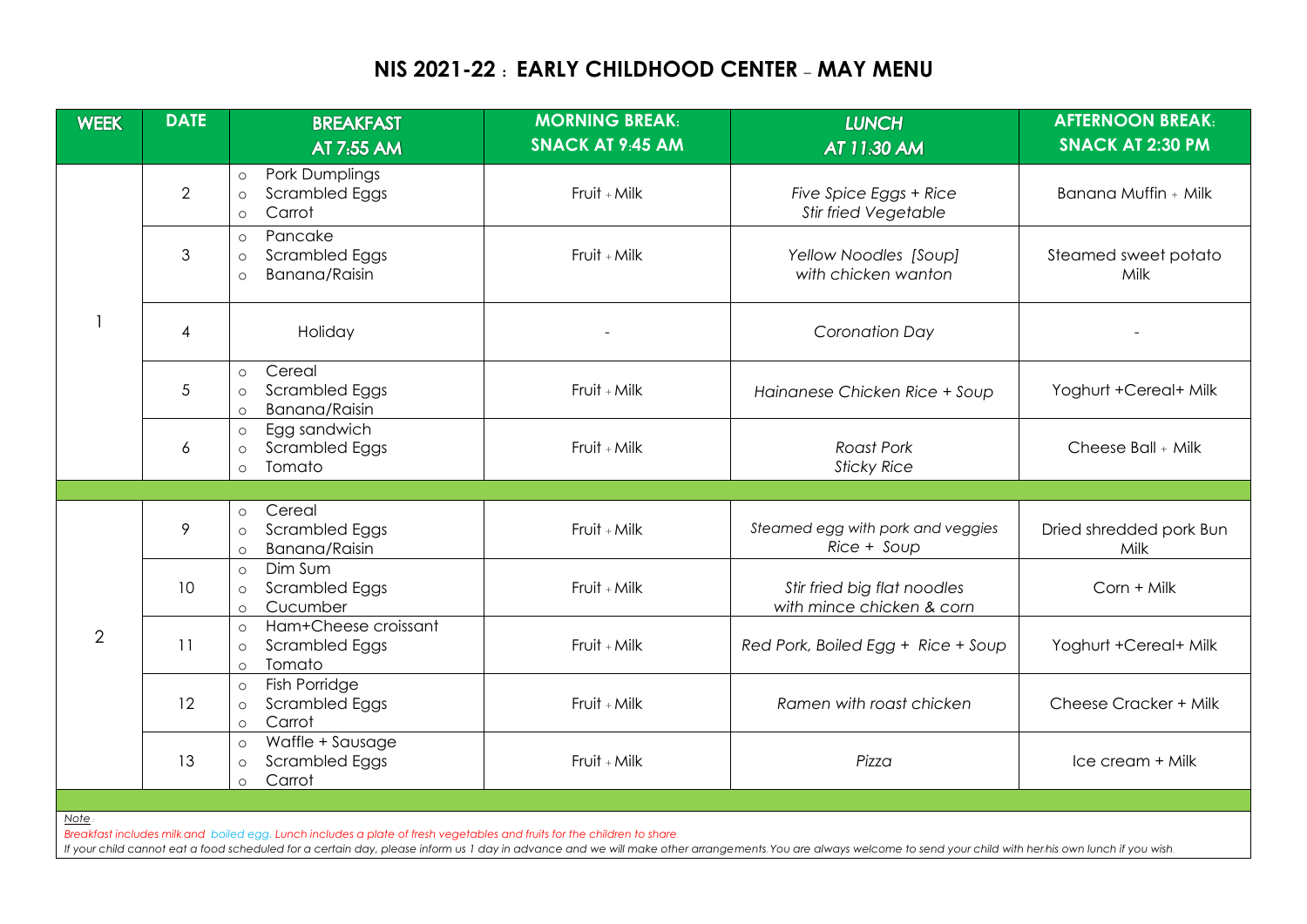## **NIS 2021-22 : EARLY CHILDHOOD CENTER – MAY MENU**

| <b>WEEK</b>                                                                                                                                                                                                       | <b>DATE</b> | <b>BREAKFAST</b>                                                                             | <b>MORNING BREAK:</b>   | <b>LUNCH</b>                                         | <b>AFTERNOON BREAK:</b>       |  |  |  |
|-------------------------------------------------------------------------------------------------------------------------------------------------------------------------------------------------------------------|-------------|----------------------------------------------------------------------------------------------|-------------------------|------------------------------------------------------|-------------------------------|--|--|--|
|                                                                                                                                                                                                                   |             | AT 7:55 AM                                                                                   | <b>SNACK AT 9:45 AM</b> | AT 11:30 AM                                          | <b>SNACK AT 2:30 PM</b>       |  |  |  |
| 3                                                                                                                                                                                                                 | 16          | Cereal<br>$\circ$<br>Scrambled Eggs<br>$\circ$<br>Banana/Raisin<br>$\circ$                   | $Frvit + Milk$          | Chicken Stew + Rice                                  | Cup Cake + Milk               |  |  |  |
|                                                                                                                                                                                                                   | 17          | Pork Porridge<br>$\circ$<br>Scrambled Eggs<br>$\circ$<br>Carrot<br>$\circ$                   | Fruit + Milk            | Spaghetti Carbonara<br>[Ham]                         | Marmalade Rolled cake<br>Milk |  |  |  |
|                                                                                                                                                                                                                   | 18          | Pancake<br>$\circ$<br><b>Scrambled Eggs</b><br>$\circ$<br>Banana/Raisin<br>$\circ$           | Fruit + Milk            | Fried Fish + Rice + Cabbage Soup                     | Sausage Pizza + Milk          |  |  |  |
|                                                                                                                                                                                                                   | 19          | Pork Dumplings<br>$\circ$<br><b>Scrambled Eggs</b><br>$\circ$<br>Carrot<br>$\circ$           | Fruit + Milk            | Quesadilla with chicken<br>and chesse                | Yoghurt +Cereal+ Milk         |  |  |  |
|                                                                                                                                                                                                                   | 20          | Crab stick sandwich<br>$\circ$<br><b>Scrambled Eggs</b><br>$\circ$<br>Tomato<br>$\circ$      | Fruit + Milk            | Roast Chicken<br><b>Sticky Rice</b>                  | Yakult + Biscuit              |  |  |  |
|                                                                                                                                                                                                                   |             |                                                                                              |                         |                                                      |                               |  |  |  |
| $\overline{4}$                                                                                                                                                                                                    | 23          | Cereal<br>$\circ$<br>Scrambled Eggs<br>$\circ$<br>Banana/Raisin<br>$\circ$                   | Fruit + Milk            | Cheese Macaron                                       | Cracker + Milk                |  |  |  |
|                                                                                                                                                                                                                   | 24          | Chicken Porridge<br>$\circ$<br>Scrambled Eggs<br>$\circ$<br>Carrot<br>$\circ$                | Fruit + Milk            | Pork Omelet + Rice + Soup                            | Crispy waffle + Milk          |  |  |  |
|                                                                                                                                                                                                                   | 25          | <b>Banana Samosa</b><br>$\circ$<br><b>Scrambled Eggs</b><br>$\circ$<br>Cucumber<br>$\circ$   | Fruit + Milk            | Yellow Noodles [Soup]<br>with red pork & boiled eggs | Cream Dumplings + Milk        |  |  |  |
|                                                                                                                                                                                                                   | 26          | Crab stick steamed Egg<br>$\circ$<br><b>Scrambled Eggs</b><br>$\circ$<br>Cucumber<br>$\circ$ | Fruit + Milk            | Stir Fried Spaghetti with Ham                        | Hash Brown + Milk             |  |  |  |
|                                                                                                                                                                                                                   | 27          | Waffle + Sausage<br>$\circ$<br>Scrambled Eggs<br>$\circ$<br>Carrot<br>$\circ$                | Fruit + Milk            | Grilled Chicken<br><b>Sticky Rice</b>                | Yoghurt +Cereal+ Milk         |  |  |  |
|                                                                                                                                                                                                                   |             |                                                                                              |                         |                                                      |                               |  |  |  |
| Note.<br>Breakfast includes milk and boiled egg. Lunch includes a plate of fresh vegetables and fruits for the children to share.                                                                                 |             |                                                                                              |                         |                                                      |                               |  |  |  |
| If your child cannot eat a food scheduled for a certain day, please inform us 1 day in advance and we will make other arrangements. You are always welcome to send your child with her his own lunch if you wish. |             |                                                                                              |                         |                                                      |                               |  |  |  |